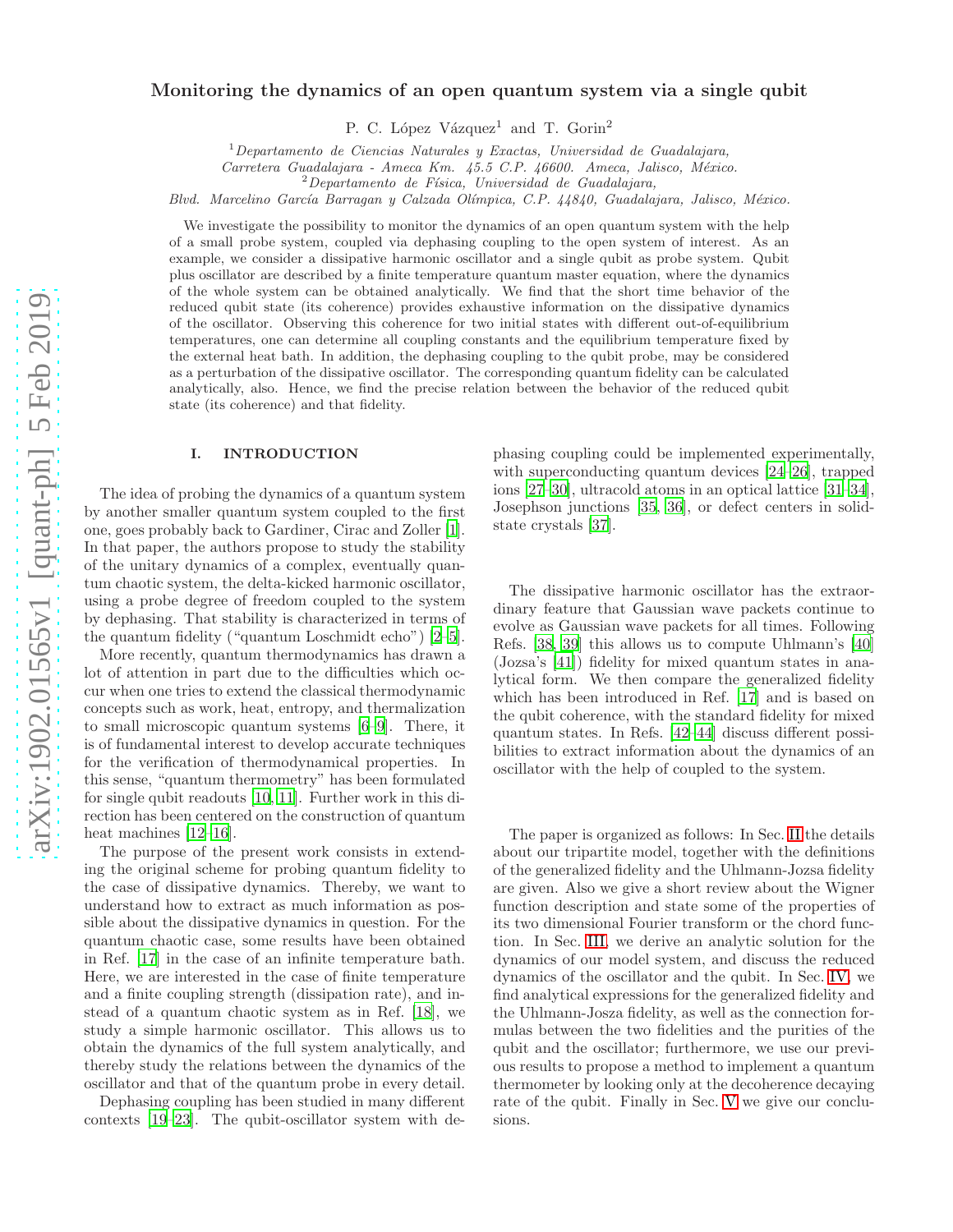# <span id="page-1-0"></span>II. THE TRIPARTITE SYSTEM

The system is composed of three parts; a central twolevel system (qubit), an intermediate harmonic oscillator and a heat bath of finite temperature, whose effect is described by a quantum master equation of Lindblad form. Assuming a quantum optical setting, and measuring energy in units of  $\hbar\omega_0$ , the energy quantum of the oscillator, and time in units of  $\omega_o^{-1}$ , we may write the master equation in terms of dimensionless quantities

<span id="page-1-1"></span>
$$
i\frac{d\varrho}{dt} = [H, \varrho] + i\mathcal{L}[\varrho] , \qquad (1)
$$

where the density matrix  $\rho$  represents the mixed state of qubit plus oscillator mode. The Hamiltonian is divided into the qubit part, the oscillator part  $H_{\text{osc}}$ , and the coupling between both systems:

$$
H = \frac{\Delta}{2} \sigma_z + H_{\text{osc}} + g \sigma_z \otimes \hat{x} , \qquad (2)
$$

$$
H_{\text{osc}} = \frac{1}{2} \left( \hat{x}^2 + \hat{p}^2 \right) = \hat{a}^\dagger \hat{a} + \frac{1}{2} . \tag{3}
$$

The mixed state of the qubit alone is obtained from  $\rho$ via the partial trace. In our model, the coupling is of the dephasing type. Therefore, the populations of the qubit states are constant in time, and the non-diagonal element of the qubit density matrix ("coherence") is the quantity of interest, as it contains all the information about the dynamics of the oscillator. The Lindblad term, which accounts for the dissipative processes, is given by

<span id="page-1-11"></span>
$$
\mathcal{L}[\varrho] = -\kappa (1 + \bar{n}) \left( a^{\dagger} a \varrho - 2 a \varrho a^{\dagger} + \varrho a^{\dagger} a \right) \n- \kappa \bar{n} \left( a a^{\dagger} \varrho - 2 a^{\dagger} \varrho a + \varrho a a^{\dagger} \right) ,
$$
\n(4)

where  $\kappa = \gamma_{\rm o}/\omega_{\rm o}$ . Here,

<span id="page-1-8"></span>
$$
\bar{n} = \langle \hat{a}^\dagger \hat{a} \rangle_{\varrho_T} = \frac{1}{e^{1/D} - 1} \,, \tag{5}
$$

is the average number of excitations, and  $\rho_T$  the canonical equilibrium state of the harmonic oscillator at temperature T. The parameter  $D = k_B T /(\hbar \omega_0)$  is the dimensionless diffusion constant from the quantum Brownian motion model [\[45](#page-9-24)].

# A. Fidelities

The density operator  $\rho$ , which appears in Eq. [\(1\)](#page-1-1), describes the mixed quantum state of the bipartite system consisting of two-level system (qubit) and harmonic oscillator. It may be written in block-matrix form as follows:

<span id="page-1-6"></span>
$$
\varrho(t) = \begin{pmatrix} a_{00} \varrho_{00}(t) & a_{01} \varrho_{01}(t) \\ a_{10} \varrho_{10}(t) & a_{11} \varrho_{11}(t) \end{pmatrix} , \qquad (6)
$$

where the coefficients  $a_{ij}$  are related to the initial state of the qubit (see below). Each operator  $\varrho_{ij}(t)$  acts on the Hilbert space of the harmonic oscillator. In this way, Eq. [\(1\)](#page-1-1) separates into independent evolution equations for each of these operators. With  $H_{\pm} = H_{\text{osc}} \pm g \hat{x}$ , we find

$$
i\frac{d\varrho_{00}}{dt} = [H_+, \varrho_{00}] + \mathcal{L}[\varrho_{00}], \qquad (7)
$$

$$
i\frac{d\varrho_{11}}{dt} = [H_{-}, \varrho_{11}] + \mathcal{L}[\varrho_{11}], \qquad (8)
$$

$$
i\frac{d\varrho_{01}}{dt} = (H_+\varrho_{01}-\varrho_{01}H_-) + \frac{\Delta}{2}\varrho_{01} + \mathcal{L}[\varrho_{01}].
$$
 (9)

We assume the initial state to be a product state of the form

<span id="page-1-7"></span><span id="page-1-3"></span><span id="page-1-2"></span>
$$
\varrho(0) = \begin{pmatrix} a_{00} & a_{01} \\ a_{10} & a_{11} \end{pmatrix} \otimes \varrho_{\text{osc}} \,. \tag{10}
$$

In the evolution equations [\(7-](#page-1-2)[9\)](#page-1-3), the coupling term between qubit and oscillator appears as a perturbation to the dynamics of the oscillator mode. This makes it possible to study its fidelity or (quantum Loschmidt echo) [\[4\]](#page-8-4). Without dissipation and for a pure initial state, this fidelity  $F(t)$  can be obtained from both, the diagonal and the off-diagonal blocks [\[1,](#page-8-0) [46\]](#page-9-25). From the diagonal blocks, we obtain

$$
\varrho_{00}(t) = |\psi_{+}(t)\rangle\langle\psi_{+}(t)| : \psi_{+}(t) = e^{-iH_{+}t} |\psi(0)\rangle ,
$$
  

$$
\varrho_{11}(t) = |\psi_{-}(t)\rangle\langle\psi_{-}(t)| : \psi_{-}(t) = e^{-iH_{-}t} |\psi(0)\rangle ,
$$
  
(11)

where  $|\psi_{+}(0)\rangle = |\psi_{-}(0)\rangle = |\psi(0)\rangle$  is the pure initial state of the oscillator mode. From this, we obtain the quantum fidelity as

$$
F(t) = \text{Tr} [ \varrho_{00}(t) \varrho_{11}(t) ] = | \langle \psi_+(t) | \psi_-(t) \rangle |^2 . \quad (12)
$$

From the off-diagonal block, we get

<span id="page-1-4"></span>
$$
\varrho_{01}(t) = e^{i\Delta t} e^{-iH-t} \varrho_{01}(0) e^{iH+t}
$$

$$
= e^{i\Delta t} |\psi_{-}(t)\rangle \langle \psi_{+}(t)| , \qquad (13)
$$

while  $\varrho_{10}(t) = \varrho_{01}(t)^{\dagger}$ . This allows us to write

<span id="page-1-5"></span>
$$
F(t) = \text{Tr}\big[\varrho_{01}(t)\,\varrho_{10}(t)\big].\tag{14}
$$

If we include dissipation and/or mixed initial states, then the strict equivalence between the Eqs. [\(12\)](#page-1-4) and [\(14\)](#page-1-5) breaks down. In that case, the operators  $\varrho_{00}(t)$  and  $\rho_{11}(t)$  become density matrices, which are the solutions of a quantum master equation of Lindblad from [\[47](#page-9-26)[–49\]](#page-9-27). Concerning the diagonal blocks, we use a standard generalization of fidelity to the case of mixed quantum states, which is due to Uhlmann [\[40](#page-9-20)] (mathematical definition) and Jozsa [\[41\]](#page-9-21). Thus we define

<span id="page-1-10"></span>
$$
F_{\text{UJ}}(t) = \text{Tr}(\varrho_{00}(t)^{1/4} \varrho_{11}(t)^{1/2} \varrho_{00}(t)^{1/4})^2. \qquad (15)
$$

Concerning the non-diagonal blocks, we interpret Eq. [\(14\)](#page-1-5) as a different measure for (the loss of) fidelity in a open quantum system, and denote that quantity

<span id="page-1-9"></span>
$$
F_{\rm gen}(t) = \text{Tr}\big[\varrho_{01}(t)\,\varrho_{10}(t)\big] = |\text{Tr}\left[\varrho_{01}(t)\right]|^2. \qquad (16)
$$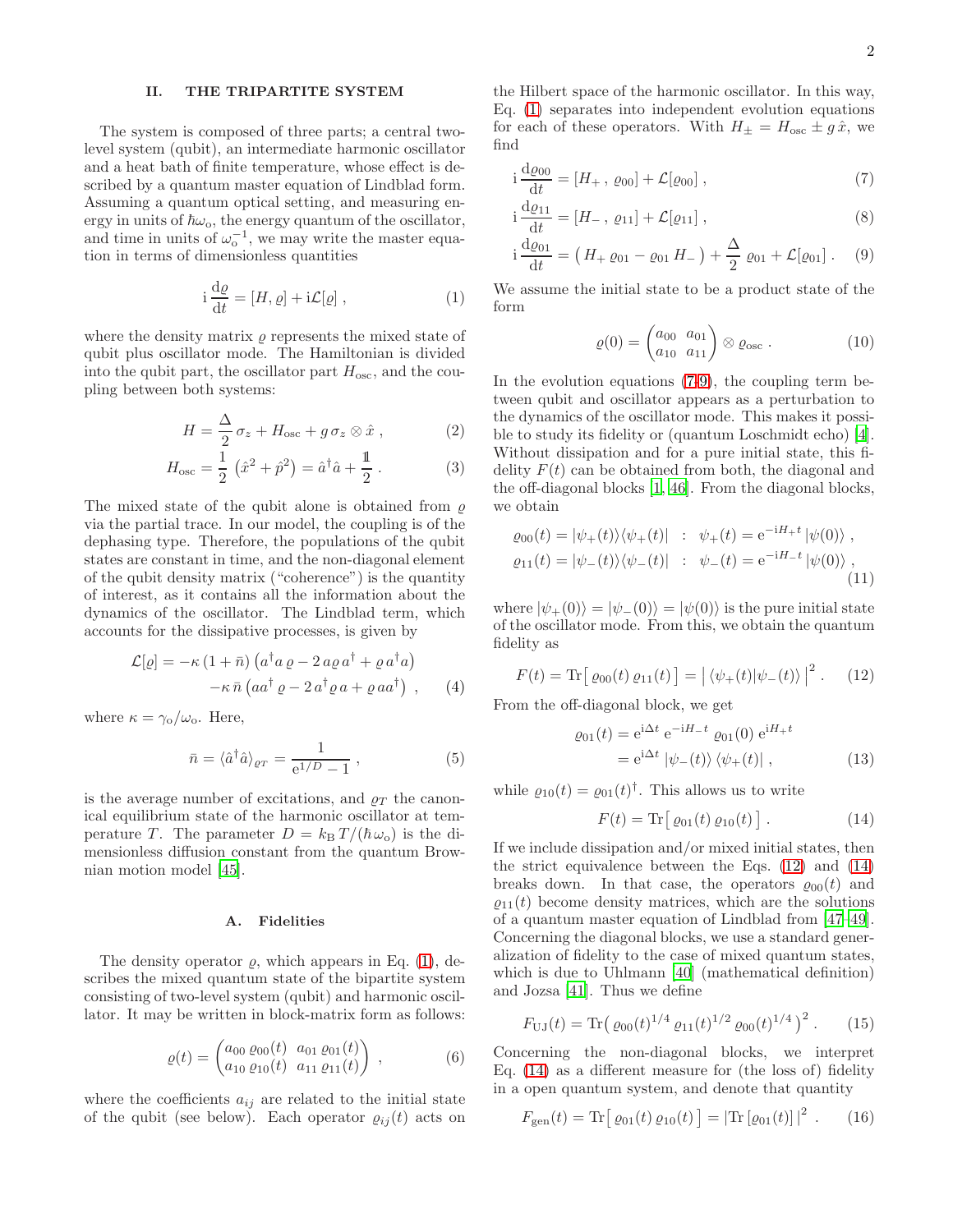as the generalized fidelity [\[17,](#page-9-5) [50\]](#page-9-28).

There are important conceptual differences between  $F_{UJ}(t)$  and  $F_{gen}(t)$ :  $F_{UJ}(t)$  can be used to quantify the similarity of mixed quantum states, it is not necessary that these are states evolving under certain evolution equations. By contrast,  $F_{\text{gen}}(t)$  requires to specify these evolution equations. It also requires that these are of Lindblad form and differ in the Hamiltonian part only. Furthermore, in a typical case, the master equations for the two diagonal blocks guide any initial state to the same equilibrium state. Therefore,  $F_{\text{U},\text{I}}(t)$  will typically increase towards one at the end. By contrast,  $F_{\text{gen}}(t)$  will often drop to zero.

# B. Wigner and chord function description

The solutions derived here are carried out by employing the chord function description [\[51](#page-9-29)[–53](#page-9-30)]. The chord function (or the characteristic Wigner function) is defined as the Fourier transform of the Wigner function [\[54\]](#page-9-31). In what follows we review some of their properties.

a. Wigner function We start with the position representation of an operator  $\hat{A}$ . If this operator has a matrix representation with respect to some orthonormal basis  $\{\varphi_j\}_{j\in\mathbb{N}},$ 

$$
\langle x|\hat{A}|x'\rangle = \sum_{ij} A_{ij} \langle x|\varphi_i\rangle \langle \varphi_j|x'\rangle = \sum_{ij} A_{ij} \varphi_i(x) \varphi_j(x')^*,
$$
\n(17)

where  $\langle x|\varphi_i\rangle$  is the Dirac notation for the familiar wave function representation  $\varphi_i(x)$ . Then, we may define the Wigner function of a given collection of quantum states described by the density matrix  $\rho$  as

$$
W_{\varrho}(q, p) = \frac{1}{2\pi} \int \mathrm{d}y \, \mathrm{e}^{-\mathrm{i}py} \, \langle q + y/2 | \varrho | q - y/2 \rangle \,. \tag{18}
$$

This is also called the Weyl symbol of the density matrix  $\rho$ . Now, the expectation value of any observable  $\tilde{A}$  can be calculated as a phase space integral:

$$
\text{tr}[\hat{A}\,\varrho] = \iint \mathrm{d}p \,\mathrm{d}q \; W_A(q,p) \; W_\varrho(q,p) \; , \qquad (19)
$$

where  $W_A(q, p)$  is the Weyl symbol [\[55,](#page-9-32) [56\]](#page-9-33) of the observable  $\hat{A}$ . In order to transfer the evolution equations [\(7](#page-1-2)[-9\)](#page-1-3) into phase space, we need to know how multiplication with position and momentum operators from left and right is translated to the Wigner function representation. It is easily verified [\[57\]](#page-9-34)

$$
\hat{q} \varrho \mapsto \left(q - \frac{\mathrm{i}}{2} \partial_p\right) W_{\varrho} , \quad \hat{p} \varrho \mapsto \left(p + \frac{\mathrm{i}}{2} \partial_q\right) W_{\varrho}
$$
\n
$$
\varrho \hat{q} \mapsto \left(q + \frac{\mathrm{i}}{2} \partial_p\right) W_{\varrho} , \quad \varrho \hat{p} \mapsto \left(p - \frac{\mathrm{i}}{2} \partial_q\right) W_{\varrho} . \tag{20}
$$

b. Chord function (characteristic Wigner function) The chord function [\[51](#page-9-29)[–53\]](#page-9-30) is defined as the Fourier transform of the Wigner function [\[54,](#page-9-31) [58](#page-9-35)]

<span id="page-2-3"></span>
$$
w(k, s) = \iint dp dq e^{iqk + isp} W_{\varrho}(q, p)
$$
\n
$$
= \int dq e^{iqk} \langle q + s/2 | \varrho | q - s/2 \rangle .
$$
\n(21)

Due to this relation, Eq. [\(20\)](#page-2-1) can be readily translated into similar expressions for the application of position and momentum operators to the chord function (for later convenience, higher powers of  $\hat{x}$  and  $\hat{p}$  are included):

$$
\hat{x}^n \hat{p}^m \varrho \mapsto \left(\frac{s}{2} - i\partial_k\right)^n \left(\frac{-k}{2} - i\partial_s\right)^m w(k, s) \qquad (22)
$$

$$
\varrho \,\hat{x}^n \hat{p}^m \mapsto \left(\frac{-s}{2} - \mathrm{i}\partial_k\right)^n \left(\frac{k}{2} - \mathrm{i}\partial_s\right)^m \,\mathrm{w}(k, s) \qquad (23)
$$

$$
\hat{x}^n \varrho \hat{p}^m \mapsto \left(\frac{s}{2} - i\partial_k\right)^n \left(\frac{k}{2} - i\partial_s\right)^m w(k, s) \tag{24}
$$

$$
\hat{p}^m \varrho \,\hat{x}^n \mapsto \left(\frac{-s}{2} - \mathrm{i}\partial_k\right)^n \left(\frac{-k}{2} - \mathrm{i}\partial_s\right)^m \mathbf{w}(k, s) \,. \tag{25}
$$

This also allows to obtain explicit expressions for the nth order moments of products of position and momentum operators, by taking the appropriate partial derivatives at the origin of the coordinate system:

$$
\langle \hat{x}^n \rangle = (-i \partial_k)^n \mathbf{w} \big|_{k,s=0}, \quad \langle \hat{p}^n \rangle = (-i \partial_s)^n \mathbf{w} \big|_{k,s=0}
$$

$$
\frac{\langle \hat{x}^n \hat{p}^m \rangle + \langle \hat{p}^m \hat{x}^n \rangle}{2} = (-i)^{n+m} \partial_k^n \partial_s^m \mathbf{w} \big|_{k,s=0}.
$$
 (26)

These equations may explain the name "characteristic Wigner function".

<span id="page-2-5"></span>In the next section, we use the properties presented here, to transfer the evolution equations [\(7-](#page-1-2)[9\)](#page-1-3) to partial differential equations for the corresponding chord functions, which are then solved analytically. In order to compute the Uhlmann-Josza fidelity, we use a result from Isar [\[39\]](#page-9-19). For calculating the generalized fidelity, we compute the trace of  $\varrho_{01}(t)$ . In the chord function representations, this simply means that the respective chord function must be evaluated at  $k, s = 0$ . This follows from Eqs.  $(19)$  and  $(21)$ .

# <span id="page-2-0"></span>III. ANALYTIC SOLUTION

<span id="page-2-2"></span>In the chord function representation, the equations [\(7-](#page-1-2) [9\)](#page-1-3) for the block matrices  $\rho_{ij}(t)$  defined in Eq. [\(6\)](#page-1-6) become the following set of partial differential equations:

<span id="page-2-4"></span>
$$
\hat{L}_d \mathbf{w}_{00} = -\left(\mathbf{i} \, g \, s + \frac{\gamma_+}{2} (k^2 + s^2)\right) \mathbf{w}_{00} \tag{27}
$$

$$
\hat{L}_{nd}w_{01} = -\left(i\Delta + \frac{\gamma_+}{2}(k^2 + s^2)\right)w_{01}, \qquad (28)
$$

where  $w_{00}$  ( $w_{01}$ ) is the chord function representation of  $\varrho_{00}$  ( $\varrho_{01}$ ) from Eqs. [\(7](#page-1-2)[-9\)](#page-1-3),  $\gamma_{+} = \kappa (2\bar{n} + 1)$ , and

$$
\hat{L}_d = \partial_\tau + (s + \kappa k)\partial_k - (k - \kappa s)\partial_s \tag{29}
$$

<span id="page-2-1"></span>
$$
\hat{L}_{nd} = \partial_{\tau} + (s + \kappa k + 2g)\partial_k - (k - \kappa s)\partial_s. \tag{30}
$$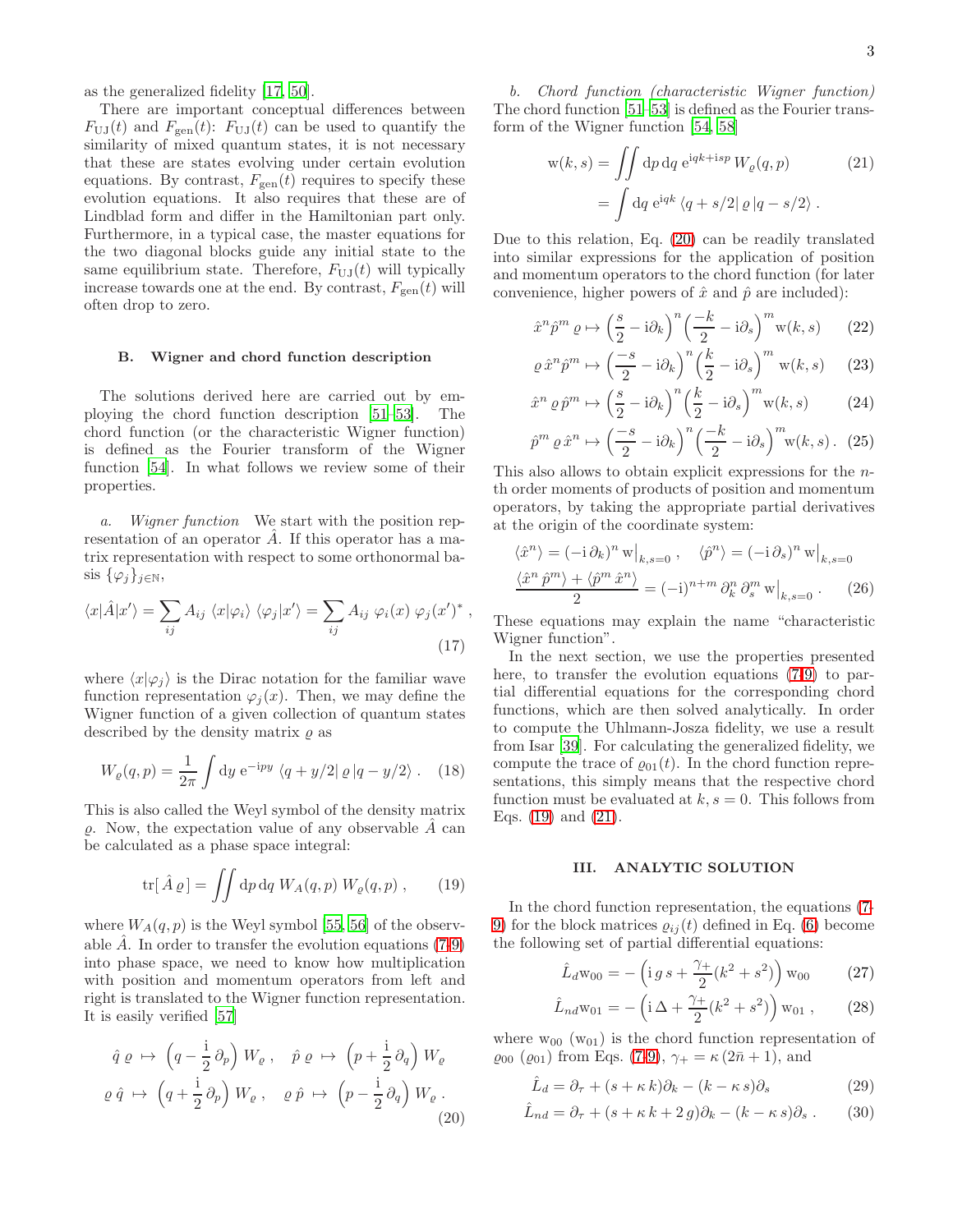These differential equations can be solved analytically, using the method of characteristics (see the appendix). Thereby we find for  $w_{00}$ :

$$
w_{00}(\vec{r}, t) = w_{osc}(\boldsymbol{R}(-t)\vec{r})
$$
\n
$$
\times \exp\left(-\frac{i}{2}\vec{d}(t) \cdot \vec{r} - \frac{\alpha(t)}{2}|\vec{r}|^2\right),
$$
\n(31)

where the vector  $\vec{r} = (k, s)^T$  collects the two independent variables of the chord function representation, and  $w_{osc}(\vec{r})$  represents the initial state of the oscillator in the chord function representation. Furthermore, we have introduced the following quantities:

$$
\mathbf{R}(t) = e^{\kappa t} \begin{pmatrix} \cos t & \sin t \\ -\sin t & \cos t \end{pmatrix} , \qquad (32)
$$

$$
\vec{d}(t) = \begin{pmatrix} d_1(t) \\ d_2(t) \end{pmatrix} , \quad d_j(t) = 2 g \int_0^t d\tau \, R_{2j}(-\tau) , \quad (33)
$$

where  $R_{21}$  and  $R_{22}$  are the respective matrix elements of  $\mathbf{R}(\tau)$ , and  $\alpha(t) = (\bar{n} + 1/2)(1 - e^{-2\kappa t})$ . The solution for  $w_{11}(\vec{r}, t)$  can be obtained from  $w_{00}(\vec{r}, t)$  by simply changing the sign of  $q$ :

$$
w_{11}(\vec{r}, t) = w_{osc} \left( \mathbf{R}(-t) \vec{r} \right)
$$
  
 
$$
\times \exp \left( \frac{i}{2} \vec{d}(t) \cdot \vec{r} - \frac{\alpha(t)}{2} |\vec{r}|^2 \right).
$$
 (34)

From the Wigner function representations, calculated below, it can be seen that  $\pm d(t)/2$  points at the position of the Gaussian state, as it evolves in phase space under the Hamiltonian  $H_{\pm}$ . In other words, its components are the expectation values of position and momentum as they evolve in time.

As far as the initial conditions are concerned, Eq. [\(10\)](#page-1-7), we restrict ourselves to thermal or coherent Gaussian states for the oscillator, In the chord function representation; these states have the generic form:

<span id="page-3-4"></span>
$$
w_{osc}(\vec{r}) = \exp\left(i\,\vec{x}_o \cdot \vec{r} - \frac{1}{2}\vec{r}^T \sigma_o \,\vec{r}\right) \,, \tag{35}
$$

where the vector  $\vec{x}_o = (x_o, p_o)^T$  contains the expectation values of position and momentum, and  $\sigma_o$  is the corresponding covariance matrix. The uncertainty principle requires that  $\det(\sigma_o) \geq 1/4$ .

The chord function representation  $w_{01}$  of the nondiagonal block can be obtained in a similar manner (see App. [A 2\)](#page-8-5). The result reads

$$
w_{01}(\vec{r},t) = w_{osc} \left( \mathbf{R}(-t)\vec{r} + \vec{\eta}(-t) \right)
$$

$$
\times \exp \left( -\frac{\alpha(t)}{2} |\vec{r}|^2 - \frac{\gamma_+}{2} \vec{\Gamma}(t) \cdot \vec{r} \right) \tag{36}
$$

$$
\times \exp\left(-i\,\Delta\,t - \frac{\gamma_+}{2}\,\delta(t)\right) \,,\tag{37}
$$

<span id="page-3-2"></span>

<span id="page-3-1"></span><span id="page-3-0"></span>FIG. 1. False color plots of the Wigner function representation of the reduced harmonic oscillator state, for an initial product state  $\varrho(0)$ , Eq. [\(10\)](#page-1-7), built from a symmetric superposition with  $a_{ij} = 1/2$  for the qubit and the harmonic oscillator ground state. The qubit-oscillator coupling is chosen as  $g = 2.5$ , the dissipation rate as  $\kappa = 0.1$ , and the dimensionless temperature as  $D = 1$ ; see Eq. [\(5\)](#page-1-8). The thin solid lines (green and blue) show the classical trajectories under the Hamiltonians  $H_+$  and  $H_-,$  respectively. The red two-sided arrow indicates the vector  $\vec{d}$ , introduced in Eq.[\(33\)](#page-3-0). The different panels, show the Wigner function and the vector  $\vec{d}$  at different dimensionless times,  $t = 0, 3, 10, 50$ .

where we have introduced the following quantities:

$$
\vec{\eta}(t) = \frac{2 g}{1 + \kappa^2} \left( \mathbf{R}(-t) - \mathbf{1} \right) \begin{pmatrix} \kappa \\ 1 \end{pmatrix} = - \begin{pmatrix} d_2(t) \\ d_1(t) \end{pmatrix} \tag{38}
$$

$$
\delta(t) = \int_0^t dt' |\vec{\eta}(t')|^2 = \int_0^t dt' d(t')^2
$$
\n(39)

$$
\vec{\Gamma}(t) = 2 \int_0^t dt' \, \mathbf{R}^T(-t') \vec{\eta}(t') \,, \tag{40}
$$

where  $d(t) = |\vec{d}(t)| = |\vec{\eta}(t)|$ . Due to this, the function  $\delta(t)$  appearing in the solution for the non-diagonal term of the qubit is determined by the distance between the two Gaussians in phase space.

### A. Oscillator dynamics

In order to illustrate the general behavior of our system, we discuss its reduced dynamics at very strong qubit-oscillator coupling,  $g = 2.5$ . As initial state we chose a product state of the form given in Eq. [\(10\)](#page-1-7) with  $a_{ij} = 1/2$  and  $\varrho_{osc}$  being the oscillator ground state. In the present section, we consider the Wigner function of the reduced state after tracing over the qubit, in the next section [III B,](#page-4-1) we discuss the reduced state of the qubit.

<span id="page-3-3"></span>For the Wigner function of the reduced oscillator state,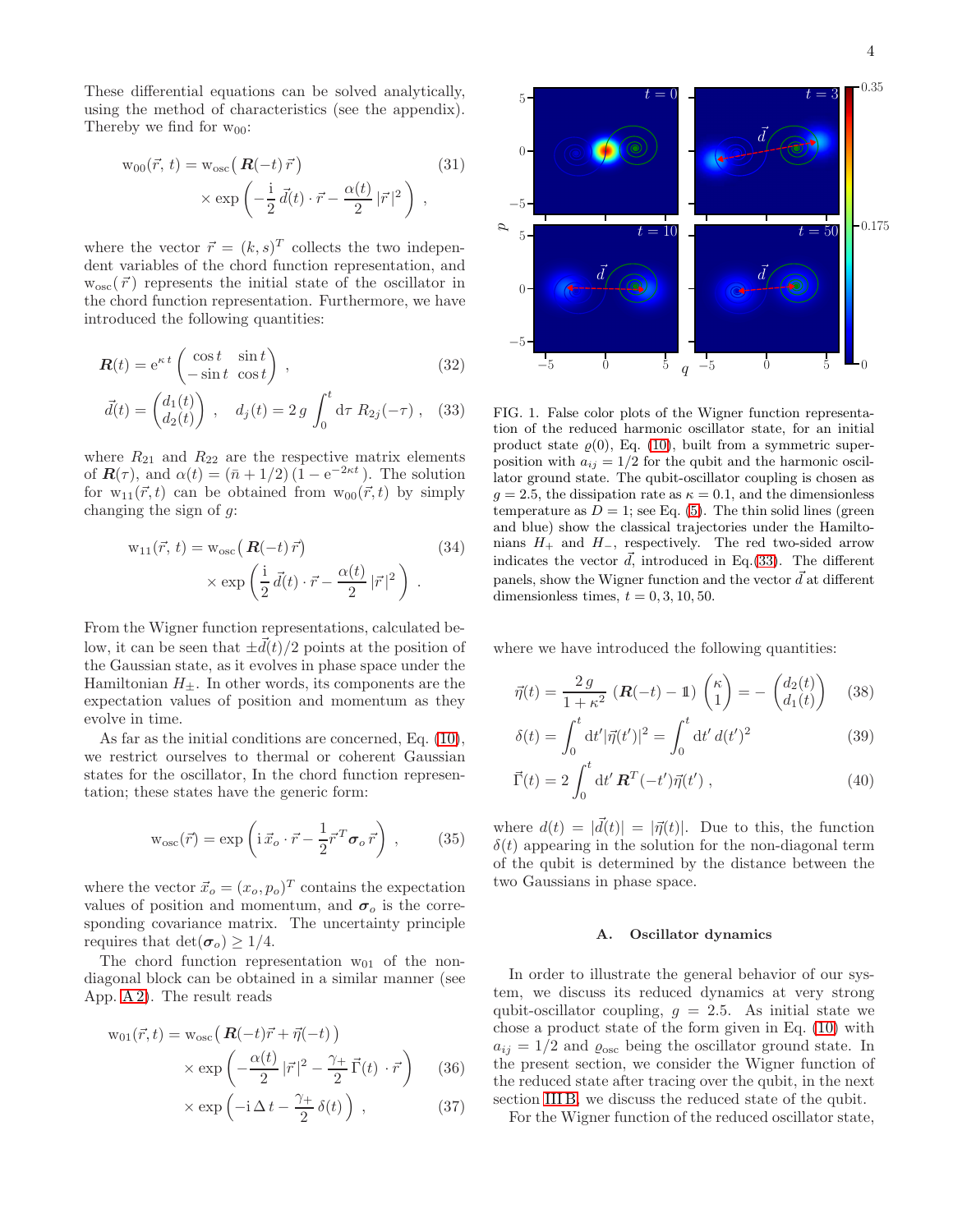we find

<span id="page-4-2"></span>
$$
W(\vec{x},t) = a_{00} W_{+}(\vec{x},t) + a_{11} W_{-}(\vec{x},t) , \qquad (41)
$$

where the Wigner functions  $W_{\pm}(\vec{x}, t)$  have the following form:

$$
W_{\pm}(\vec{x},t) = \frac{1}{2\pi\sqrt{\det(\sigma(t))}} e^{-\frac{1}{2}(\vec{x}-\vec{x}_o^{\pm}(t))^{T} \sigma(t)^{-1}(\vec{x}-\vec{x}_o^{\pm}(t))}.
$$
\n(42)

The Wigner functions conserve their Gaussian shape, while their covariance matrix

<span id="page-4-6"></span>
$$
\boldsymbol{\sigma}(t) = \alpha(t) \, \mathbf{1} + \boldsymbol{R}^T(-t) \, \boldsymbol{\sigma}_o \, \boldsymbol{R}(-t) \tag{43}
$$

becomes time dependent. Note the following definitions:  $\vec{x} = (q, p)^T$  and  $\vec{x}^{\pm}_{o}(t) = \mathbf{R}^T(-t) \vec{x}_o \pm \vec{d}(t)/2.$ 

In Fig. [1](#page-3-1) we plot  $W(\vec{x}, t)$  from Eq. [\(41\)](#page-4-2) at different instances in time. The figure shows how the interaction with the qubit results in the splitting of the initial Gaussian wave packet into two Gaussians, following the classical trajectories of  $H_+$  and  $H_-,$  respectively. For large times (note that the oscillator period is  $T_{\text{osc}} = 2\pi$ ), one obtains a stationary state, where the two Gaussian wave packets are located on the  $q$ -axis, each packet in the minimum of the corresponding g-perturbed Hamiltonian. We will see, that the relative vector  $d(t)$  between the two wave packets determines the fidelity measures, to be discussed below.

### <span id="page-4-1"></span>B. Qubit dynamics

The reduced state of the qubit is obtained by tracing Eq. [\(6\)](#page-1-6) over the oscillator degrees of freedom. This corresponds to evaluating the solutions given in Eqs. [\(31\)](#page-3-2) and [\(37\)](#page-3-3), at the origin  $\vec{r} = 0$ . Since  $\varrho_{00}(t)$  and  $\varrho_{11}(t)$  are valid density matrices for all times, the diagonal elements of the qubit state remain constant. In contrast to that the non-diagonal element does depend on time via

$$
\text{Tr}[\varrho_{01}(t)] = \text{w}_{\text{osc}}(\vec{\eta}(-t)) \exp\left(-i\Delta t - \frac{\gamma_+}{2}\delta(t)\right), (44)
$$
\n
$$
\text{where } \delta(t) = \int_0^t dt' d^2(t').
$$

### <span id="page-4-0"></span>IV. FIDELITY MEASURES

#### A. Generalized fidelity

Within the chord function description one can directly use Eq. [\(44\)](#page-4-3) to obtain an explicit expression for the generalized fidelity, Eq. [\(16\)](#page-1-9). In this way, we obtain

$$
F_{\text{gen}}(t) = |\mathbf{w}_{\text{osc}}(\vec{\eta}(t))|^2 \, \exp\left(-\gamma_+ \,\delta(t)\right) \,. \tag{45}
$$

In the case of a general initial Gaussian state as described in Eq. [\(35\)](#page-3-4), the generalized fidelity takes the following form:

$$
F_{\rm gen}(t) = \exp\left(-\vec{\eta}^T(t)\boldsymbol{\sigma}_o\,\vec{\eta}(t) - \gamma_+\,\delta(t)\right) \,. \tag{46}
$$



<span id="page-4-5"></span>FIG. 2. The generalized fidelity  $F_{\text{gen}}(t)$  as a function of time, for different couplings between qubit and oscillator:  $g = 0.05$ (light blue), 0.1 (blue), 0.2 (dark blue), and different environment coupling:  $\kappa = 0.01$  (solid lines), and 0.1 (dashed lines). The four panels show the results for different thermal initial states (characterized by  $\bar{m}$ ) and different temperatures of the environment (characterized by  $\bar{n}$ ), as indicated on each panel.

In the rest of the paper, we concentrate on initial thermal states, where  $\sigma_o = M 1$  with  $M = \bar{m} + 1/2$ , and  $x_o =$  $p<sub>o</sub> = 0$ ; see Eq. [\(35\)](#page-3-4). In that case, the generalized fidelity becomes

<span id="page-4-4"></span>
$$
F_{\text{gen}}(t) = \exp\left[-M\,d(t)^2 - \gamma_+\,\delta(t)\right].\tag{47}
$$

Here,  $\gamma_+ = N\kappa$ , with  $N = (2\bar{n} + 1)$  as defined below Eq. [\(28\)](#page-2-4). The function  $d(t)$  is positive, with decaying oscillations, which tends to a constant in the long time limit. Correspondingly,  $\delta(t)$  is increasing monotonously, becoming approximately linear at sufficiently long times or when averaged over several oscillator periods. The expression in Eq. [\(47\)](#page-4-4) simplifies further in the limit of vanishing coupling,  $\kappa \to 0$ , where

$$
F_{\rm gen}(t) \to \exp\left[-8M\,g^2\,(1-\cos t)\right].\qquad(48)
$$

<span id="page-4-3"></span>Note that for  $M = 1/2$  only, the expression reduces to the standard fidelity of a pure quantum state under the perturbation of a unitary evolution, as described in Eq. [\(12\)](#page-1-4).

Figure [2](#page-4-5) shows the generalized fidelity for increasing values of the coupling strength  $q$  (from light to dark blue), different environment couplings  $\kappa$ , different themperatures of the initial states and the environment. The initial states are of the form given in Eq. [\(35\)](#page-3-4) with  $x_o = p_o = 0$  and  $\sigma_o = (\bar{m}+1/2)\mathbb{1}$ , while the temperature of the environment in characterized by the corresponding average number of excited modes  $\bar{n}$ , as defined in Eq. [\(5\)](#page-1-8).

In all cases, the generalized fidelity ultimately tends to zero in the large time limit. Since  $d(t) \rightarrow 2g/\sqrt{1 + \kappa^2}$  in the limit of large times, the slowest possible decay rate is given by

$$
\lim_{t \to \infty} t^{-1} \gamma_+ \delta(t) = \frac{\kappa}{1 + \kappa^2} (2\bar{n} + 1) 4g^2 , \qquad (49)
$$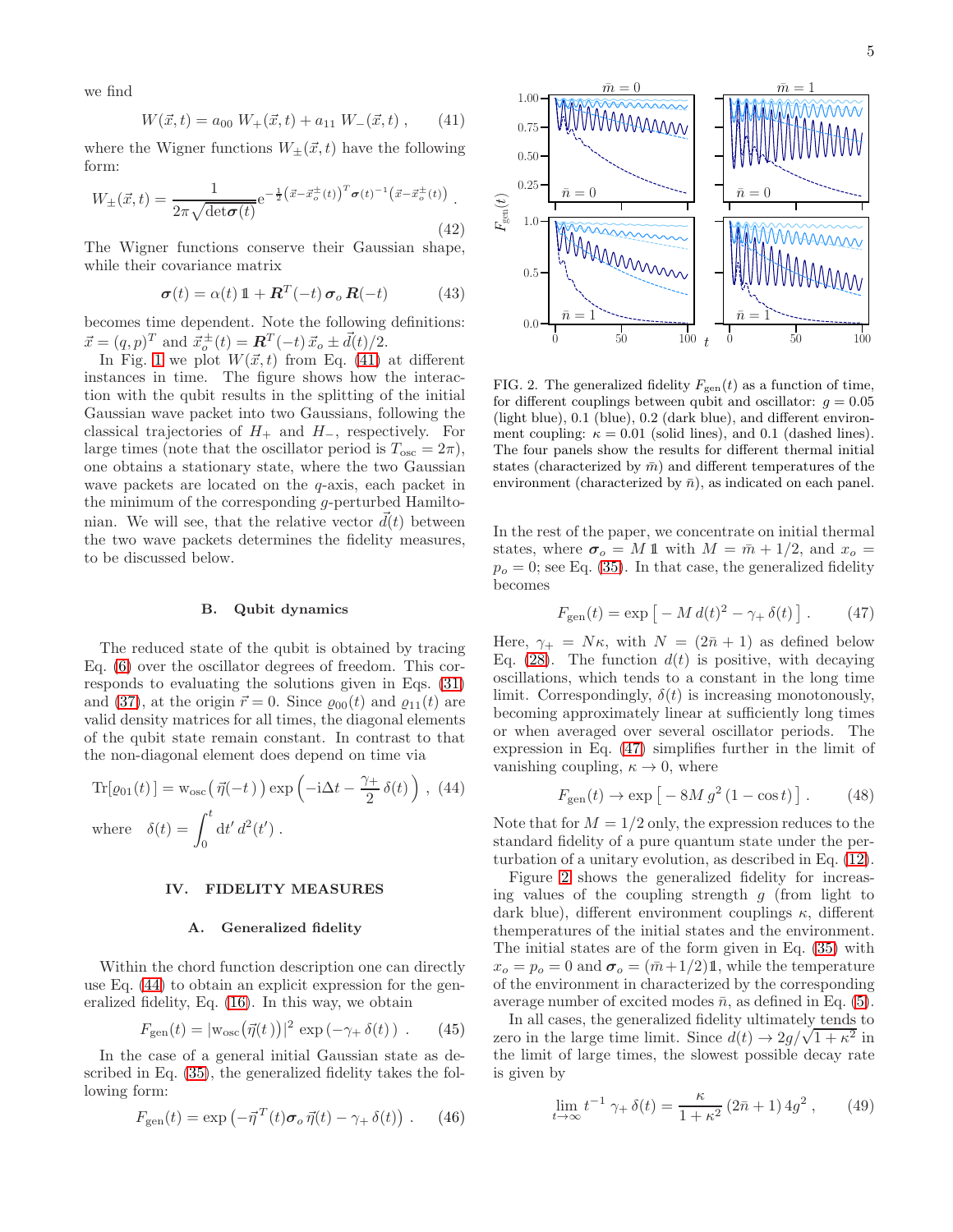which can be easily calculated from Eq. [\(33\)](#page-3-0).

The exponent in Eq. [\(47\)](#page-4-4) consists of two terms. The first term alone would yield decaying oscillations, in such a way that  $F_{gen}(t)$  tends to one. The initial amplitude of these oscillations is determined by  $M$ , their damping however scales with  $\kappa$ . The second term alone would yield a monotonously decaying function, with a decay rate scaling with  $N\kappa g^2$ . This behavior is clearly reflected in the four panels of Fig. [2,](#page-4-5) even though there are cases where the time range considered is too small to observe the complete decay.

### B. Uhlmann-Josza fidelity

In Ref. [\[39\]](#page-9-19), the author calculates the Uhlmann-Josza fidelity for two arbitrary Gaussian states, i.e. states where the position representation, Eq.  $(17)$ , of their density matrix is the exponential function of a quadratic polynomial in the two variables. In that case, the fidelity is determined completely by the first and second order moments of the position and momentum operators. In this sense, the chord function in Eq. [\(35\)](#page-3-4) and the corresponding Wigner function

$$
W_{\rm osc}(\vec{x}) = \frac{1}{2\pi\sqrt{\det(\boldsymbol{\sigma}_o)}} e^{-\frac{1}{2}(\vec{x}-\vec{x}_o)^T \boldsymbol{\sigma}_o^{-1}(\vec{x}-\vec{x}_o)},
$$

represent such a general Gaussian state. In that case, the first order moments are given by  $\vec{x}_o = (x_o, p_o)^T$ , while the second order moments are collected in the covariance matrix  $\sigma_o$ 

$$
\boldsymbol{\sigma}_0 = \begin{pmatrix} \sigma_{11} & \sigma_{12} \\ \sigma_{12} & \sigma_{22} \end{pmatrix} , \quad \begin{array}{l} \sigma_{11} = \langle \hat{x}^2 \rangle - \langle \hat{x} \rangle^2 \\ \sigma_{22} = \langle \hat{p}^2 \rangle - \langle \hat{p} \rangle^2 \\ \sigma_{12} = \frac{1}{2} \langle \hat{x} \hat{p} + \hat{p} \hat{x} \rangle - \langle \hat{x} \rangle \langle \hat{p} \rangle \end{array} . \tag{50}
$$

Assume  $\varrho_1$  and  $\varrho_2$  are two general Gaussian states, with first order moments  $\vec{x}_1$  and  $\vec{x}_2$ , as well as covariance matrices  $\sigma_1$  and  $\sigma_2$ , respectively. Then it is shown in Ref. [\[39\]](#page-9-19) that the Uhlmann-Josza fidelity, defined in Eq. [\(15\)](#page-1-10), can be written as

$$
F_{\text{UJ}}(\varrho_1, \varrho_2) = \frac{1}{\sqrt{\mu + 4\nu} - \sqrt{4\nu}} e^{-\frac{1}{2}\vec{d}^T (\sigma_1 + \sigma_2)^{-1} \vec{d}}, \tag{51}
$$

where  $\mu = \det(\sigma_1 + \sigma_2), \nu = [\det(\sigma_1) - 1/4][\det(\sigma_2) -$ 1/4] and  $\vec{d} = \vec{x}_2 - \vec{x}_1$ .

In order apply Isar's result, Eq. [\(51\)](#page-5-0), to the density matrices  $\varrho_{00}(t)$  and  $\varrho_{11}(t)$ , as prescribed in Eq. [\(15\)](#page-1-10), we note that the vector  $\vec{d}$  must be chosen as  $\vec{d}(t)$  from Eq. [\(33\)](#page-3-0), since it is exactly the distance vector between the first order moments of  $\rho_{00}(t)$  and  $\rho_{11}(t)$  in phase space. The corresponding covariance matrices are the same and equal to  $\sigma(t)$ , as given in Eq. [\(43\)](#page-4-6). Therefore, we find

$$
\mu = 4 \det[\boldsymbol{\sigma}(t)], \quad 4\nu = \frac{[4 \det[\boldsymbol{\sigma}(t)] - 1]^2}{4},
$$



<span id="page-5-1"></span>FIG. 3. The Uhlmann-Josza fidelity  $F_{U,J}(t)$  as a function of time, for different couplings between qubit and oscillator:  $q =$ 0.05 (light blue), 0.1 (blue), 0.2 (dark blue), and different environment coupling  $\kappa = 0.01$  (solid lines), and 0.1 (dashed lines). The four panels show the results for different thermal initial states (characterized by  $\bar{m}$ ) and different temperatures of the environment (characterized by  $\bar{n}$ ), as indicated on each panel.

which yields  $\sqrt{\mu + 4\nu} = 2 \det[\sigma(t)] + 1/2$  and thereby  $\sqrt{\mu + 4\nu} - \sqrt{4\nu} = 1$ . Thus, we are left with

$$
F_{\text{UJ}}(t) = \exp\left(-\frac{1}{4}\vec{d}^T(t)\,\boldsymbol{\sigma}^{-1}(t)\vec{d}(t)\right) ,\qquad(52)
$$

where  $\sigma(t)$ , given in Eq. [\(43\)](#page-4-6), simplifies to

$$
\boldsymbol{\sigma}(t) = \alpha(t) \, \mathbb{1} + e^{-2\kappa t} \, M \, \mathbb{1} = \left[ N + (M - N) \, e^{-2\kappa t} \right] \, \mathbb{1} \;,
$$

in the case of a thermal initial state with  $\sigma_0 = M \mathbb{1}$ . In that latter case,

<span id="page-5-2"></span>
$$
F_{\text{UJ}}(t) = \exp\left(-\frac{1}{4} \frac{d(t)^2}{N + (M - N)e^{-2\kappa t}}\right) \,. \tag{53}
$$

<span id="page-5-0"></span>Figure [3](#page-5-1) shows the time evolution of the Uhlmann-Josza fidelity in the same conditions and with the same line types and color codings as in the case of the generalized fidelity shown in Fig. [2.](#page-4-5) The most striking difference between the two fidelities can be observed in their behavior at long times. While the generalized fidelity ultimately decays to zero in all case, the Uhlmann-Josza fidelity tends to the constant

$$
\lim_{t \to \infty} F_{\text{UJ}}(t) = \exp\left(\frac{-g^2}{N\left(1 + \kappa^2\right)}\right) \tag{54}
$$

[see Eq. [\(55\)](#page-6-1), below]. Both quantities strongly depend on  $d(t)$ , and by consequence show very similar oscillatory behavior with a period similar to the fundamental oscillator period.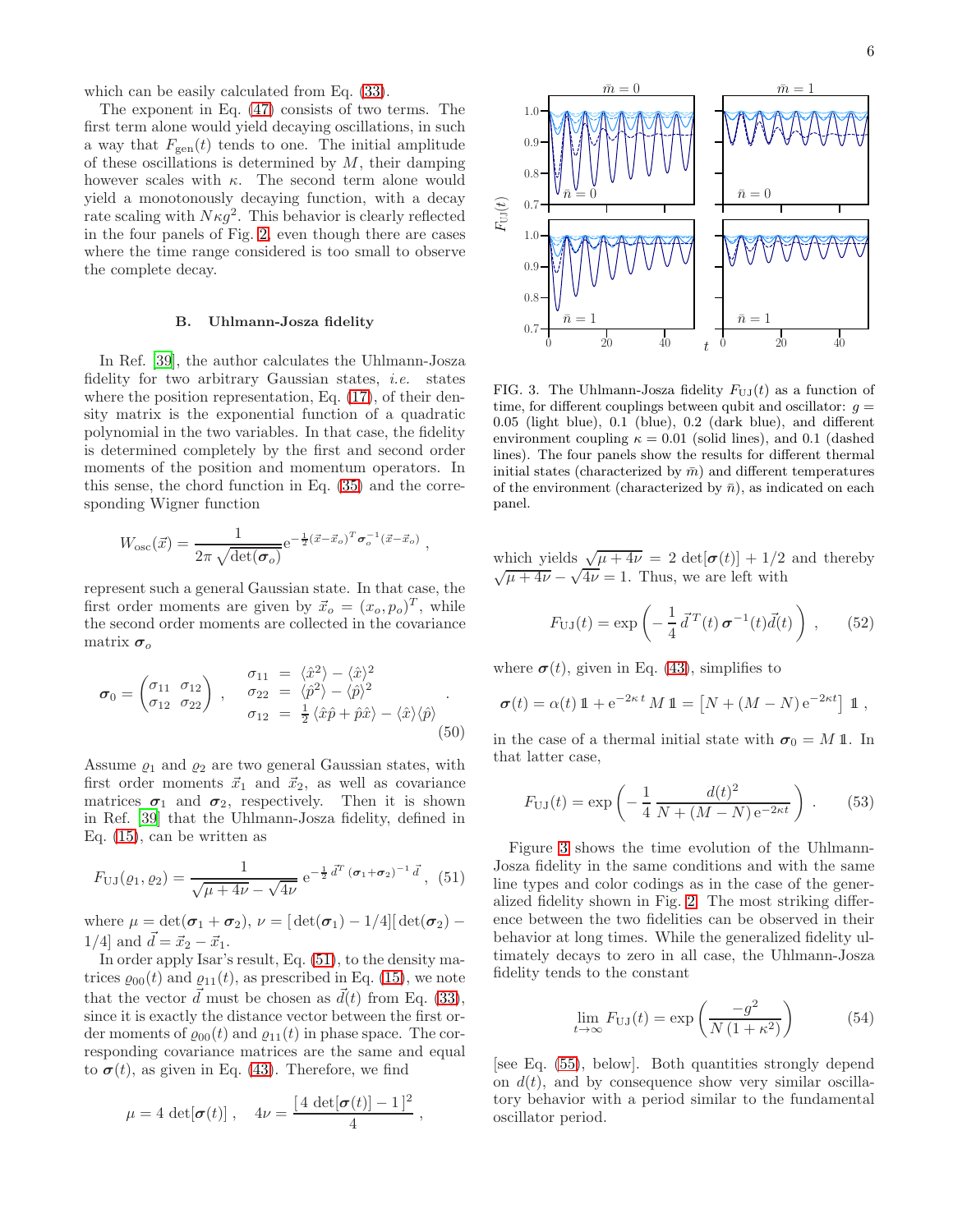### C. Connecting quantities

In this section, we discuss the possibility to use the qubit as a probe system for extracting information about the evolution of the oscillator in contact with a heat bath. Evidently, all the information extractable from the qubit must be contained in the generalized fidelity  $F_{gen}(t)$ . We limit ourselves to initial thermal states of the oscillator – not necessarily in equilibrium with the heat bath.

(i) In a first approach, we simply take advantage of the fact that the behavior of the system is known analytically. In principle, it is therefore sufficient to determine all relevant parameters of the system in order to determine its dynamics. In our particular case, these parameters are: g the coupling between qubit and oscillator,  $\kappa$  the coupling between the oscillator and the heat bath, and finally M and N which characterize the temperature of the initial state and the heat bath respectively. Calculating the logarithmic derivative of the generalized fidelity, we find the following analytic expression:

$$
H(t) = -\frac{d}{dt} \ln \left[ F_{\text{gen}}(t) \right] = M \frac{d}{dt} d^2(t) + 2\kappa N d^2(t) ,
$$
  

$$
d^2(t) = \frac{4 g^2}{1 + \kappa^2} \left( e^{-2\kappa t} - 2e^{-\kappa t} \cos t + 1 \right) .
$$
 (55)

Thus, in principle, it seems that the function  $H(t)$ depends on all four parameters in an independent way. Therefore, a non-linear parameter fit may be used to estimate their values.

(ii) As an alternative, we could try to determine the function  $d^2(t)$  directly, using the fact that it only depends on  $\kappa$  and  $g$  but not its particular form. This is possible by measuring  $F_{\text{gen}}(t)$  for two initial states of different temperatures,  $M_1$  and  $M_2$  (assuming these are known a priori). In that case, one obtains:

$$
\frac{\ln[F_{\text{gen}}^{(M_1)}(t)] - \ln[F_{\text{gen}}^{(M_2)}(t)]}{M_2 - M_1} = d^2(t) . \tag{56}
$$

Now, we can estimate g and  $\kappa$  separately from the behavior of  $d^2(t)$ . Then, in a second step, we estimate the temperature  $N$  of the heat bath from the identity

$$
\frac{M_2 \ln[F_{\text{gen}}^{(M_1)}(t)] - M_1 \ln[F_{\text{gen}}^{(M_2)}(t)]}{M_1 - M_2} = \kappa N \delta(t) \ . \tag{57}
$$

 $(3.6)$ 

This method may be more robust as the first one, since we do not estimate so many parameters from one single function.

Uhlmann-Josza fidelity Once, the function  $d^2(t)$  is known, together with the parameters  $N, M$  and  $\kappa$ , we can reconstruct the Uhlmann-Josza fidelity with the help of Eq. [\(53\)](#page-5-2). At the moment, it is still an open question, whether this or a similar relation may hold in more general cases also. These cases may include: 1. different initial states for instance coherent states away from the equilibrium point, 2. cat states  $-$  i.e. superpositions of coherent states, etc.

Purities of the reduced states As it turns out, the purities of the reduced states, of the qubit but also of the oscillator, can be related in a very similar manner to the respective quantum fidelities. In the case of the qubit reduced state, this is fairly obvious:

$$
P_{\rm q}(t) = a_{00}^2 + a_{11}^2 + 2|a_{01}|^2 F_{\rm gen}^{(M)}(t) \,. \tag{58}
$$

In the case of the oscillator reduced state, this follows from the fact that

$$
P_{\rm osc}(t) = 2\pi \iint dp dq W^2(\vec{x}, t) ,
$$

with  $W(\vec{x}, t)$  given by [\(41\)](#page-4-2). In that case,

$$
P_{\rm osc}(t) = \frac{a_{00}^2 + a_{11}^2 + 2 a_{00} a_{11} F_{\rm UJ}^{(M)}(t)}{2 \sqrt{\det \sigma(t)}}.
$$
 (59)

#### <span id="page-6-0"></span>V. CONCLUSIONS

<span id="page-6-1"></span>We considered an open quantum system consisting of a harmonic oscillator being coupled to a finite-temperature heat bath, equipped with an additional two-level system (qubit). This qubit is coupled to the oscillator via dephasing coupling, and serves as a probe for the dynamics of the system. The quantum master equation, which describes the evolution of the whole system, can be solved analytically, using the Fourier transform of the Wigner function, the so called "chord function".

Provided the two-level probe is initially prepared in a superposition state, the loss of coherence over time provides sufficient information in order to determine the complete dynamics of the dissipative oscillator. In other words, based on the decoherence function, we can estimate all relevant parameters of the dynamics: the temperature of the heat bath, that of the initial state  $(e.g., )$ in the case we are interested in a temperature quench), the coupling strength to the bath as well as that of the probe.

The present setup, provides the rare opportunity to study analytically the behavior of the Uhlmann-Josza fidelity between mixed states subject to different evolutions in time. We use this to investigate similarities and differences between the decoherence function, which is almost identical to the generalized fidelity as introduced in Ref. [\[17](#page-9-5)], and the standard Uhlmann-Josza fidelity.

So far, we restricted ourselves to thermal initial states. In that case, the coupling to the qubit gives rise to two different evolutions governed by separated harmonic potentials. It would be interesting to study more general initial states, such as displaced Gaussian states, similar to those which have been analyzed in the Jaynes-Cummings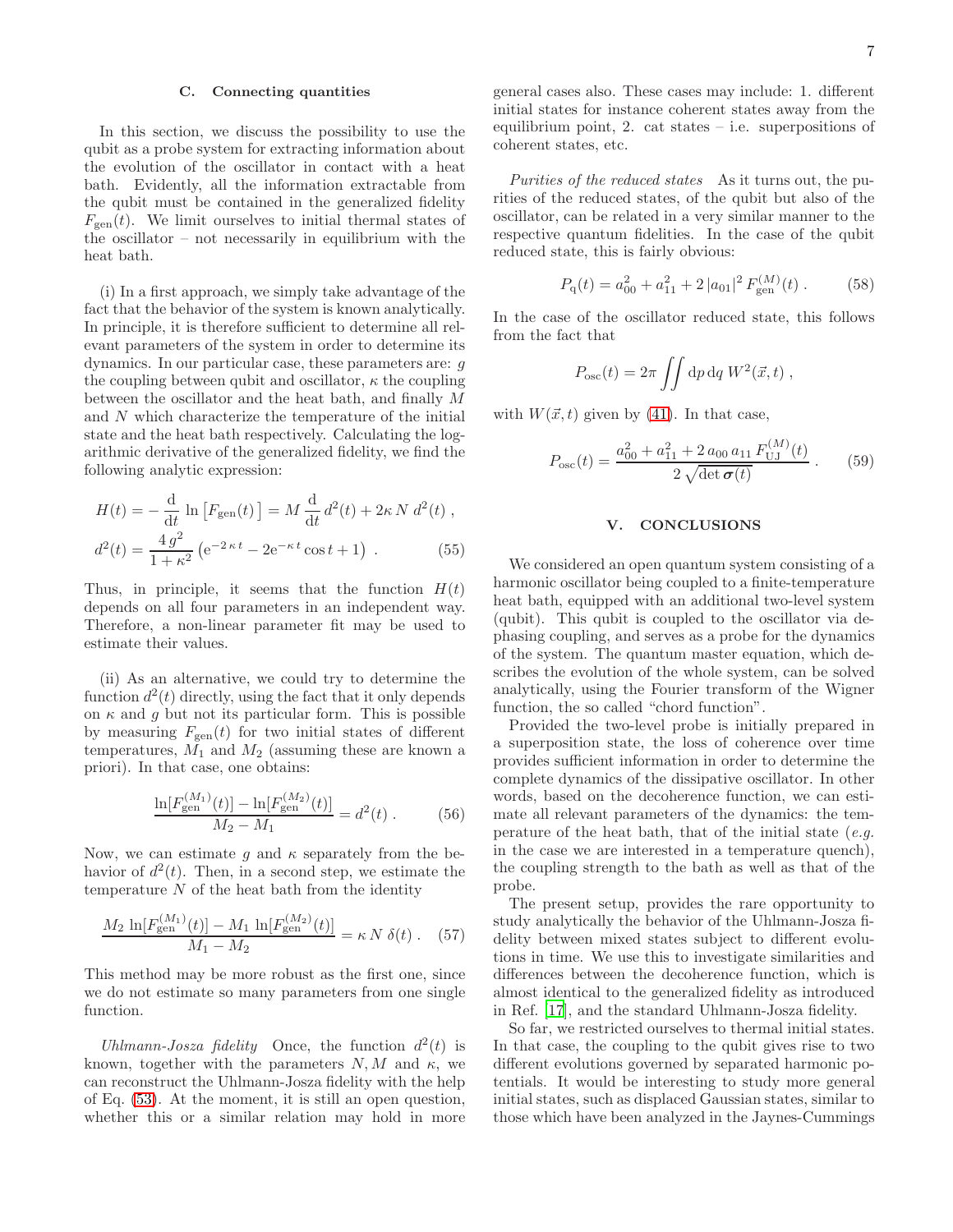model of cavity QED [\[59](#page-9-36)], or cat states; or one could even consider Schrödinger cat states as initial states. That would allow us to investigate the relation between generalized and Uhlmann-Josza fidelity from a more general perspective.

In addition, we may find interesting applications in the area of quantum thermodynamics. For instance, we may realize Carnot cycles with the harmonic oscillator at finite times, and monitor the evolving state with the help of the coupled qubit. Since the coupling between qubit and oscillator is of dephasing type, the systems cannot interchange energy thus one can observe the evolution of the thermodynamic system without affecting its thermodynamic properties. A possible experimental realization could be build from two-level atoms in an harmonic trap, where the dephasing coupling and the measurement of the decoherence function is easy to achieve [\[1,](#page-8-0) [46](#page-9-25), [60](#page-9-37)].

# Appendix A: Derivation of the solutions of the generalized master equations

By using the notation  $\langle i|\varrho|j\rangle = \varrho_{ij}$  for  $i, j = 0, 1$  represent the projection of the system into the different states of the qubit. The matrix elements master equations may be written as:

$$
i\frac{d\varrho_{00}}{dt} = [H_{\text{osc}}, \varrho_{00}] + g[\hat{x}, \varrho_{00}] + i\mathcal{L}[\varrho_{00}]
$$
 (A1)

$$
i\frac{d\varrho_{01}}{dt} = [H_{\text{osc}}, \varrho_{01}] + {\{\Delta/2 + g\,\hat{x}, \varrho_{01}\} + i\mathcal{L}[\varrho_{01}](A2)}
$$

where  $\mathcal{L}[\varrho_{ij}]$  is given by [\(4\)](#page-1-11). The solution to the matrix elements master equations can be more easily carried out by employing the chord function description. By doing the transformations, matrix elements master equations can be written as a set of partial differential equations:

<span id="page-7-0"></span>
$$
\hat{L}_d w_{00} = -\left(\mathrm{i} \, g \, s + \frac{\gamma_+}{2} (k^2 + s^2)\right) w_{00} \tag{A3}
$$

$$
\hat{L}_{nd}w_{01} = -\left(i\Delta + \frac{\gamma_+}{2}(k^2 + s^2)\right)w_{01}
$$
 (A4)

where we have defined  $\gamma_+ = 2\kappa(\bar{n} + 1/2)$ , and

$$
\hat{L}_d = \partial_t + (s + \kappa k)\partial_k - (k - \kappa s)\partial_s \tag{A5}
$$

$$
\hat{L}_{nd} = \partial_t + (s + \kappa k + 2g)\partial_k - (k - \kappa s)\partial_s \quad (A6)
$$

### 1. Diagonal element  $w_{00}$

For equation [\(A3\)](#page-7-0) one can write down the set of parametric differential equations in the following form:

$$
\frac{dk}{dt} = s + \kappa k , \quad \frac{ds}{dt} = -k + \kappa s
$$
 (A7)

$$
\frac{dw_{00}}{dt} = -\left[ig s + \frac{\gamma_+}{2} (k^2 + s^2)\right] w_{00} , \qquad (A8)
$$

and by coupling the first two equations [\(A7\)](#page-7-1), we can write down a second order ordinary differential equation for k:

<span id="page-7-2"></span>
$$
\ddot{k} - \beta \dot{k} + \omega^2 k = 0,\tag{A9}
$$

where  $\omega^2 = 1 + \kappa^2$ . The solution of equation [\(A9\)](#page-7-2) may be written as:

$$
k(\tau) = e^{\kappa t} \left( a_1 \sin t + a_2 \cos t \right) \tag{A10}
$$

where  $a_1$  and  $a_2$  are the characteristic curves which remain constant for all time. The variable  $s(t)$  may be ob-tained through first equation of [\(A7\)](#page-7-1),  $s = \dot{k}-\kappa k$  yielding:

$$
s(t) = e^{\kappa t} \left( a_1 \cos t - a_2 \sin t \right). \tag{A11}
$$

For these type of linear differential equations, one can always define the fundamental matrix which maps any point  $(k(t'), s(t'))$  at the time t', along the characteristics to any other point  $(k(t), s(t))$  at time t as  $\vec{r}(t)$  =  $\mathbf{R}(t-t')\vec{r}(t')$ . For time invariant systems where the parameter are no time dependent, the fundamental matrix has a closed form. In the present case, this one has the following form:

<span id="page-7-3"></span>
$$
\mathbf{R}(t) = e^{\kappa t} \begin{pmatrix} \cos t & \sin t \\ -\sin t & \cos t \end{pmatrix} .
$$
 (A12)

This fundamental matrix has the property that it only depends of the difference of the initial and final time and posses group properties in the sense that  $\mathbf{R}(t_2 - t_0) =$  $\mathbf{R}(t_2-t_1)\mathbf{R}(t_1-t_0)$  for all times except in the limit where  $t \to \pm \infty$  for which it becomes singular. At any other time, the fundamental matrix always fulfills  $\mathbf{R}(-t)$  =  $\mathbf{R}^{-1}(t)$ . The integration of [\(A3\)](#page-7-0) is done as follows;

$$
\int_{w_{00}(0)}^{w_{00}(t)} \frac{dw_{00}}{w_{00}} = -ig \int_0^t dt' s(t')
$$
 (A13)  

$$
-\frac{\gamma_+}{2} \int_0^t dt' \left(k^2(t') + s^2(t')\right).
$$

Within the fundamental matrix, the integration over the right hand side can be calculated by using the fact that

$$
\vec{r}(t') = \mathbf{R}(t'-t)\,\vec{r}(t) ,\qquad (A14)
$$

thus, we can write down an explicitly expression for the evolution of this chord function matrix element as:

$$
w_{00}(\vec{r},t) = w_{00} \left( \boldsymbol{R}(-t)\vec{r}, \tau \right) \tag{A15}
$$

$$
\exp \left( -\frac{i}{2}\vec{d}(t) \cdot \vec{r} - \frac{\gamma_+}{2} \alpha(t) |\vec{r}|^2 \right)
$$

where  $\alpha(t)$  is given by

$$
\alpha(t) = \int_0^t dt' \left[ R_{11}^2(-t') + R_{12}^2(-t') \right] = \frac{1 - e^{-\kappa t}}{\kappa},
$$
\n(A16)

<span id="page-7-1"></span>and  $\vec{d}(t) = (d_1(t), d_2(t))^T$  where its components have the following form  $(j = 1, 2)$ :

<span id="page-7-4"></span>
$$
d_j(t) = 2 g \int_0^t dt' R_{2j}(-t') .
$$
 (A17)

where  $R_{21}$  and  $R_{22}$  are matrix elements of the map described in Eq. [\(A12\)](#page-7-3).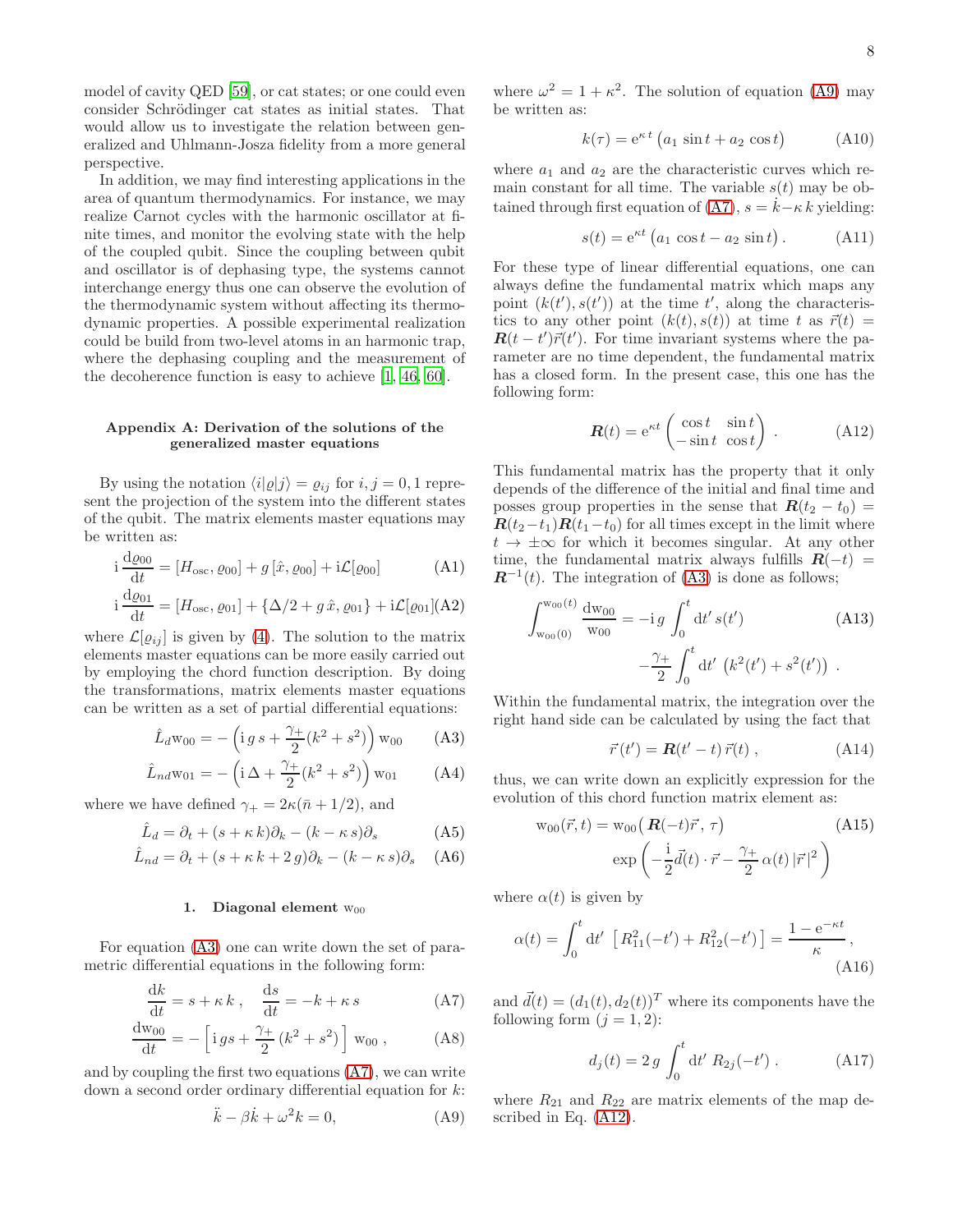# <span id="page-8-5"></span>2. Non-diagonal element  $w_{01}$

For the non-diagonal element master equation [\(A4\)](#page-7-0), its parametric form is given by:

$$
\frac{\mathrm{d}k}{\mathrm{d}t} = s + \kappa k + 2g \,, \quad \frac{\mathrm{d}s}{\mathrm{d}t} = -k + \kappa s \,, \tag{A18}
$$

$$
\frac{dw_{01}}{dt} = -\left(i\Delta + \frac{\gamma_+}{2}(k^2 + s^2)\right) w_{01} .
$$
 (A19)

As before, one can write down a second order ordinary differential equation for  $k$  by coupling the first two equations [\(A18\)](#page-8-6) yielding:

<span id="page-8-7"></span>
$$
\ddot{k} - 2\kappa \dot{k} + (1 + \kappa^2) k = -2\kappa g,\tag{A20}
$$

The solution of equation [\(A20\)](#page-8-7) may be written as:

$$
k(t) = e^{\kappa t} (a_1 \sin t + a_2 \cos t) - 2 g \kappa_1,
$$
 (A21)

where  $\kappa_1 = \kappa/(1 + \kappa^2)$ . By solving for s in the first parametric equation and plugging in, the result for k one has for s:

$$
s(t) = \dot{k} - \gamma k - 2g
$$
  
= e<sup>kt</sup> (-a<sub>1</sub> cos t + a<sub>2</sub> sin t) - 2 g \kappa<sub>2</sub>. (A22)

where  $\kappa_2 = \kappa_1/\kappa$ . Thus, by doing the following change of variables;

$$
k'(t) = k(t) - 2 g \kappa_1,
$$
 (A23)

$$
s'(t) = s(t) - 2 g \kappa_2 \tag{A24}
$$

then, we can describe the map given by the matrix  $\boldsymbol{R}$ given at [\(A12\)](#page-7-3) to the primed variables exactly as we did for the diagonal element case, *i.e.* :  $\vec{r}'(t) = \mathbf{R}(t-t')\vec{r}'(t')$ where  $\vec{r}'(t) = \vec{r}(t) + 2 g \vec{\kappa}$  and

$$
\vec{\kappa} = \begin{pmatrix} \kappa_1 \\ \kappa_2 \end{pmatrix} = \frac{1}{1 + \kappa^2} \begin{pmatrix} \kappa \\ 1 \end{pmatrix} .
$$
 (A25)

With these redefinitions, one can now write down the map which describes the motion of any point  $(k(t), s(t))$ 

- <span id="page-8-0"></span>[1] S. A. Gardiner, J. I. Cirac, and P. Zoller, Phys. Rev. Lett. 79, 4790 (1997).
- <span id="page-8-1"></span>[2] A. Peres, Phys. Rev. A 30, 1610 (1984).
- [3] H. M. Pastawski, P. R. Levstein, G. Usaj, J. Raya, and J. Hirschinger, Physica (Amsterdam) A 283, 166 (2000).
- <span id="page-8-4"></span>[4] T. Gorin, T. Prosen, T. H. Seligman, and M. Znidarič, Phys. Rep. 435, 33 (2006).

along the characteristics as:

<span id="page-8-8"></span>
$$
\vec{r}(t) = \mathbf{R}(t - t') \ \vec{r}(t') + 2 \ g\left(\mathbf{R}(t - t') - \mathbb{1}\right) \vec{\kappa}.\tag{A26}
$$

<span id="page-8-6"></span>Integration of the third equation will yield

<span id="page-8-9"></span>
$$
\int_{w_{01}(0)}^{w_{01}(t)} \frac{dw_{01}}{w_{01}} = -\int_0^t dt' \left( i\Delta + \frac{\gamma_+}{2} |\vec{r}(t')|^2 \right) ,
$$
  
=  $-i\Delta t - \frac{\gamma_+}{2} \int_0^t dt' |\vec{r}(t')|^2 .$  (A27)

where  $|\vec{r}(t')|^2 = k^2(t') + s^2(t')$ . Now, we can use the map defined at [\(A26\)](#page-8-8) to write  $k(\tau')$  and  $s(\tau')$  appearing in the integrand of the right hand side of [\(A27\)](#page-8-9), as:

where 
$$
|\vec{r}(t')|^2 = |\mathbf{R}(t'-t)\ \vec{r}(t) + \vec{\eta}(t-t')|^2 , \qquad (A28)
$$

$$
\vec{\eta}(t) = \frac{2 g}{1 + \kappa^2} \left( \mathbf{R}(-t) - \mathbb{1} \right) \begin{pmatrix} \kappa \\ 1 \end{pmatrix} = - \begin{pmatrix} d_2(t) \\ d_1(t) \end{pmatrix} . \tag{A29}
$$

The last equality in this equation follows from direct evaluation of the integrals defined in Eq. [\(A17\)](#page-7-4). Thus, by doing some algebra the integral in [\(A27\)](#page-8-9) can be written as:

$$
\int_0^t dt' |\vec{r}(t')|^2 = \int_0^t dt' \left( |\mathbf{R}(-t')\vec{r}(t)|^2 + 2 \mathbf{R}^T(-t')\vec{\eta}(t') \cdot \vec{r}(t) + |\vec{\eta}(t')|^2 \right).
$$
 (A30)

Integration can be easily performed yielding for the non diagonal matrix element the following:

$$
w_{01}(\vec{r},t) = w_{01} \left( \mathbf{R}(-t)\vec{r} + \vec{\eta}(t) \right) e^{-i\Delta t}
$$

$$
exp \left[ -\frac{\gamma_+}{2} \alpha(t) |\vec{r}|^2 - \frac{\gamma_+}{2} \delta(t) \right]
$$

$$
exp \left[ -\frac{\gamma_+}{2} \vec{\Gamma}(t) \cdot \vec{r} \right], \qquad (A31)
$$

where,

$$
\delta(t) = \int_0^t dt' |\vec{\eta}(t')|^2 , \qquad (A32)
$$

$$
\vec{\Gamma}(t) = 2 \int_0^t \mathrm{d}t' \, \mathbf{R}^T(-t') \, \vec{\eta}(t') \; . \tag{A33}
$$

- <span id="page-8-2"></span>[5] P. Jacquod and C. Petitjean, [Advances in Physics](http://dx.doi.org/10.1080/00018730902831009) 58, 67 (2009).
- <span id="page-8-3"></span>[6] F. Binder, S. Vinjanampathy, K. Modi, and J. Goold, Phys. Rev. E 91[, 032119 \(2015\).](http://dx.doi.org/10.1103/PhysRevE.91.032119)
- [7] N. H. Y. Ng, L. Maninska, C. Cirstoiu, J. Eisert, and S. Wehner, [New Journal of Physics](http://stacks.iop.org/1367-2630/17/i=8/a=085004) 17, 085004 (2015).
- [8] J. Millen and A. Xuereb, [New Journal of Physics](http://stacks.iop.org/1367-2630/18/i=1/a=011002) 18, 011002 (2016).